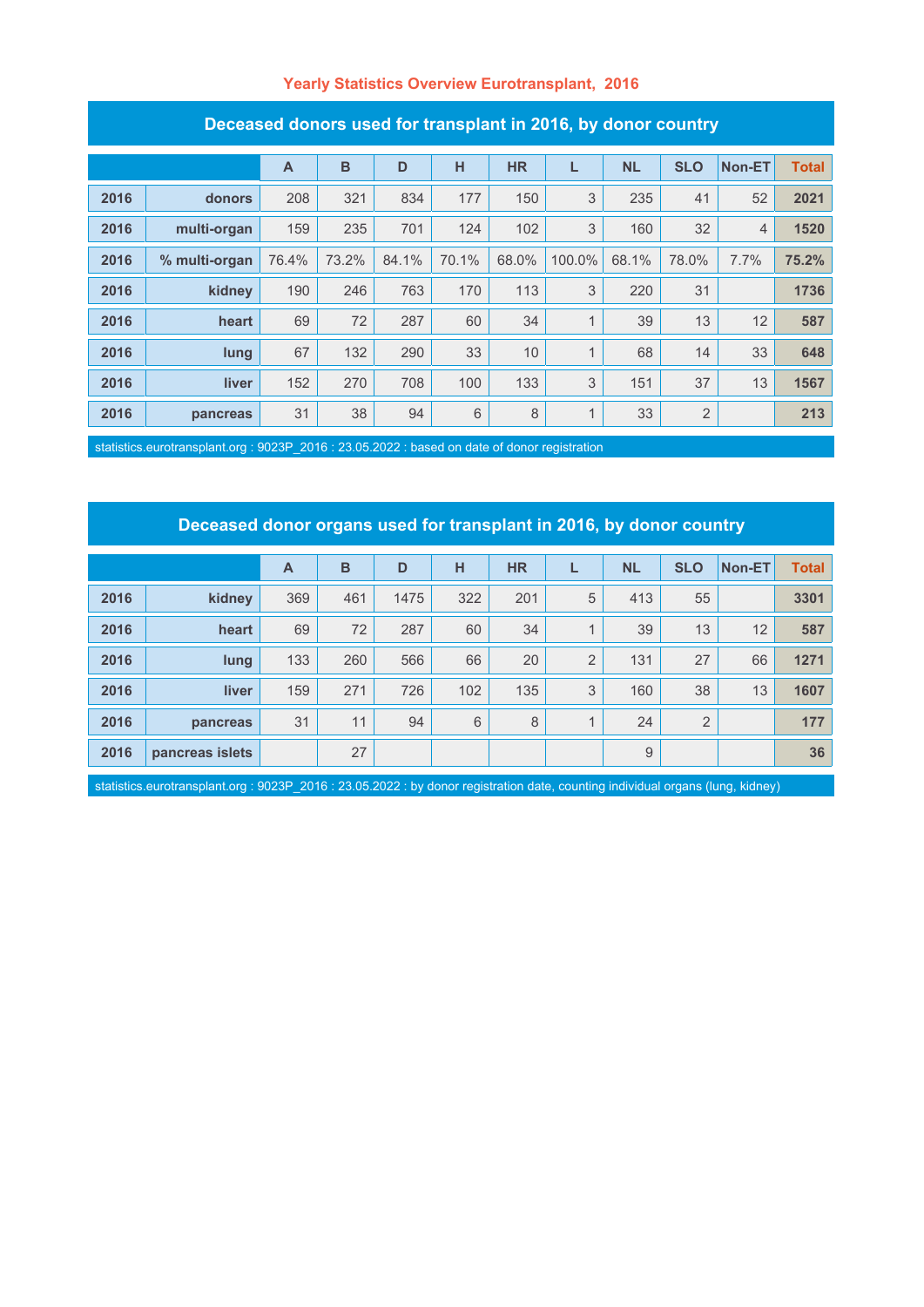| Transplants (deceased donor) in 2016, by transplant country                                                                  |                         |                         |                |                |                |                |                |              |                |                         |  |
|------------------------------------------------------------------------------------------------------------------------------|-------------------------|-------------------------|----------------|----------------|----------------|----------------|----------------|--------------|----------------|-------------------------|--|
|                                                                                                                              | kidney, pancreas (only) | $\mathsf{A}$            | $\mathbf B$    | D              | н              | <b>HR</b>      | <b>NL</b>      | <b>SLO</b>   | Non-ET         | <b>Total</b>            |  |
| 2016                                                                                                                         | kidney                  | 336                     | 427            | 1391           | 297            | 176            | 406            | 39           | $\overline{2}$ | 3074                    |  |
| 2016                                                                                                                         | pancreas                | $\overline{2}$          |                | 10             |                |                | 5              |              |                | 17                      |  |
| 2016                                                                                                                         | pancreas islets         |                         | 32             |                |                |                | $\overline{4}$ |              |                | 36                      |  |
| 2016                                                                                                                         | pancreas + kidney       | 24                      | 11             | 85             | 6              | $\overline{7}$ | 19             | 5            |                | 157                     |  |
| heart, lung combinations                                                                                                     |                         | $\overline{\mathsf{A}}$ | B              | D              | H              | <b>HR</b>      | <b>NL</b>      | <b>SLO</b>   | Non-ET         | <b>Total</b>            |  |
| 2016                                                                                                                         | heart                   | 56                      | 68             | 287            | 58             | 35             | 35             | 30           | 4              | 573                     |  |
| 2016                                                                                                                         | lung                    | $\overline{2}$          | 3              | 38             | $\mathbf{1}$   |                | 9              |              |                | 53                      |  |
| 2016                                                                                                                         | lungs                   | 107                     | 124            | 281            | 15             |                | 64             |              | 5              | 596                     |  |
| 2016                                                                                                                         | heart + lungs           |                         | $\overline{2}$ | $\overline{7}$ |                |                |                |              |                | 9                       |  |
| 2016                                                                                                                         | heart + liver           |                         |                | $\mathbf{1}$   |                |                |                | $\mathbf{1}$ |                | $\overline{\mathbf{2}}$ |  |
| 2016                                                                                                                         | heart + kidney          | $\mathbf{1}$            |                | $\overline{2}$ |                |                |                |              |                | $\overline{\mathbf{3}}$ |  |
| 2016                                                                                                                         | lungs + liver           | $\mathbf{1}$            |                | $\overline{2}$ |                |                |                |              |                | $\mathbf{3}$            |  |
| 2016                                                                                                                         | lungs + kidney          | $\mathbf{1}$            |                |                | $\mathbf{1}$   |                |                |              |                | $\overline{\mathbf{2}}$ |  |
|                                                                                                                              | liver combinations      | $\mathsf{A}$            | B              | D              | н              | <b>HR</b>      | <b>NL</b>      | <b>SLO</b>   | Non-ET         | <b>Total</b>            |  |
| 2016                                                                                                                         | liver                   | 141                     | 240            | 731            | 77             | 121            | 143            | 26           |                | 1479                    |  |
| 2016                                                                                                                         | split liver             | 6                       | $\mathbf{1}$   | 71             |                |                | $\overline{2}$ |              |                | 80                      |  |
| 2016                                                                                                                         | liver + pancreas        |                         |                | $\overline{2}$ |                |                | $\mathbf{1}$   |              |                | $\overline{3}$          |  |
| 2016                                                                                                                         | liver + kidney          | $\overline{4}$          | 15             | 17             | $\overline{4}$ |                | $\mathbf 1$    |              |                | 41                      |  |
| 2016                                                                                                                         | split liver + kidney    |                         |                | $\overline{2}$ |                |                |                |              |                | $\overline{\mathbf{2}}$ |  |
| statistics.eurotransplant.org : 9023P_2016 : 23.05.2022 : based on transplant date (can differ from donor registration date) |                         |                         |                |                |                |                |                |              |                |                         |  |

### **Yearly Statistics Overview Eurotransplant, 2016**